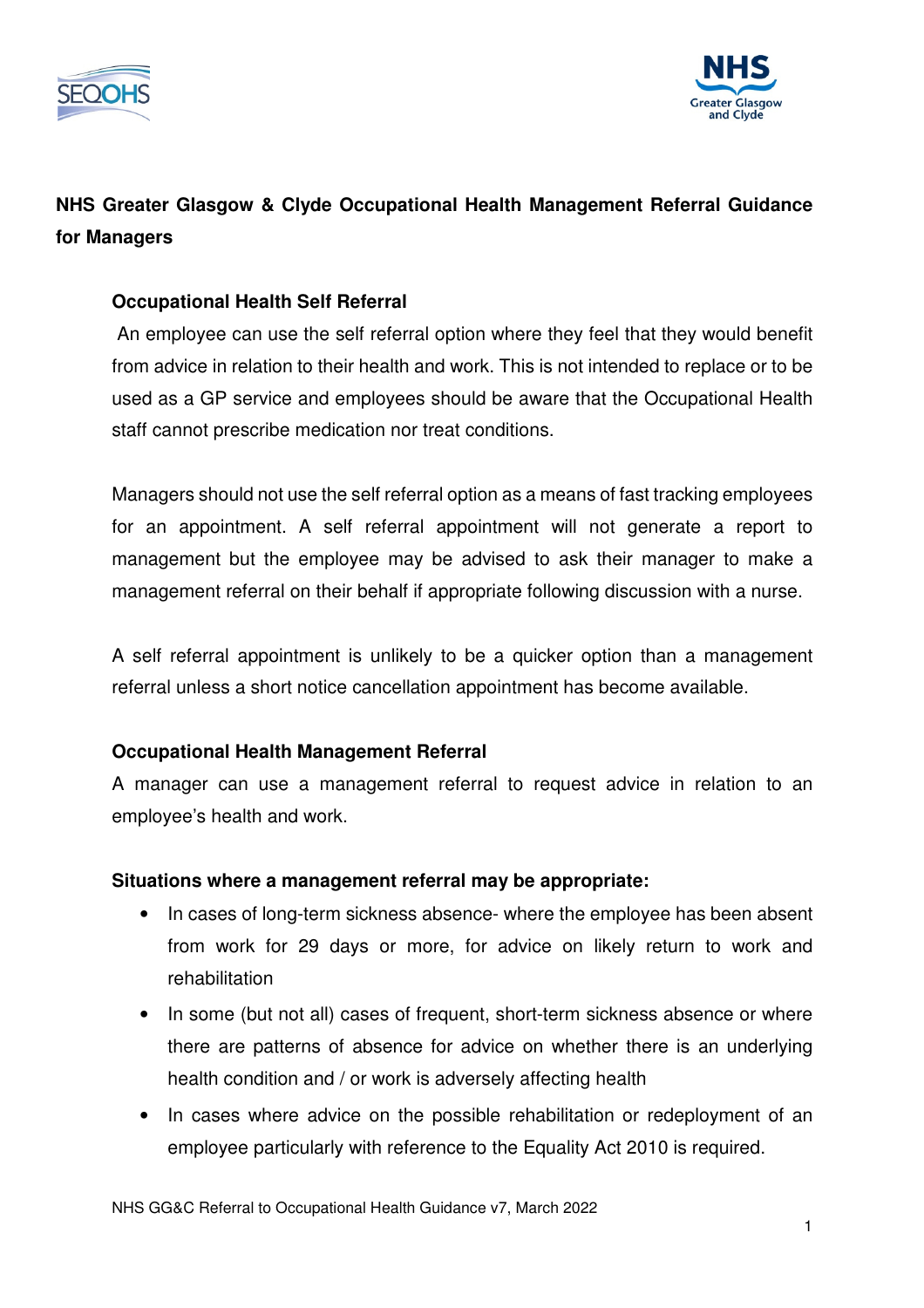- In cases where advice on the possible Ill Health Retirement of the employee is required.
- To seek advice to explore any concerns that may be impacting on the employee's health and work
- To seek advice and support for employees who are on Stage 3 of the Attendance Policy

# **Referral Advice**

It is important to note that not all long term absences require referral to Occupational Health at 4 weeks absence. Examples of this are: routine surgery where an expected recovery of 6+ weeks has been identified or complex fractures where the employee has restricted movement.

#### **Altered Behaviour at Work**

Referral would be appropriate if there is a change of behaviour within the workplace and the employee has not been able to provide their manager with an explanation for this. Such circumstances could be:

- Change of appearance
- Irregular pattern of timekeeping
- Smelling of alcohol
- Change in performance
- Irritable or emotional

In all the circumstances listed above, it would be essential that the manager would have a meeting with the employee in the first instance to raise their concerns and to seek a reasonable explanation for the change. If a reasonable explanation is not provided then a referral can be made even if the employee is still attending work.

#### **Pattern of Work Related Absence**

Frequent bouts of absence that are directly attributable to the workplace should be considered for referral to OH. Examples of these would be bouts of asthma when using certain chemicals, frequent migraines occurring only at work.

NHS GG&C Referral to Occupational Health Guidance v7, March 2022 Frequent short term absence does not require a referral to Occupational Health unless the above criterion is present. If no clear occupational link is identified, managers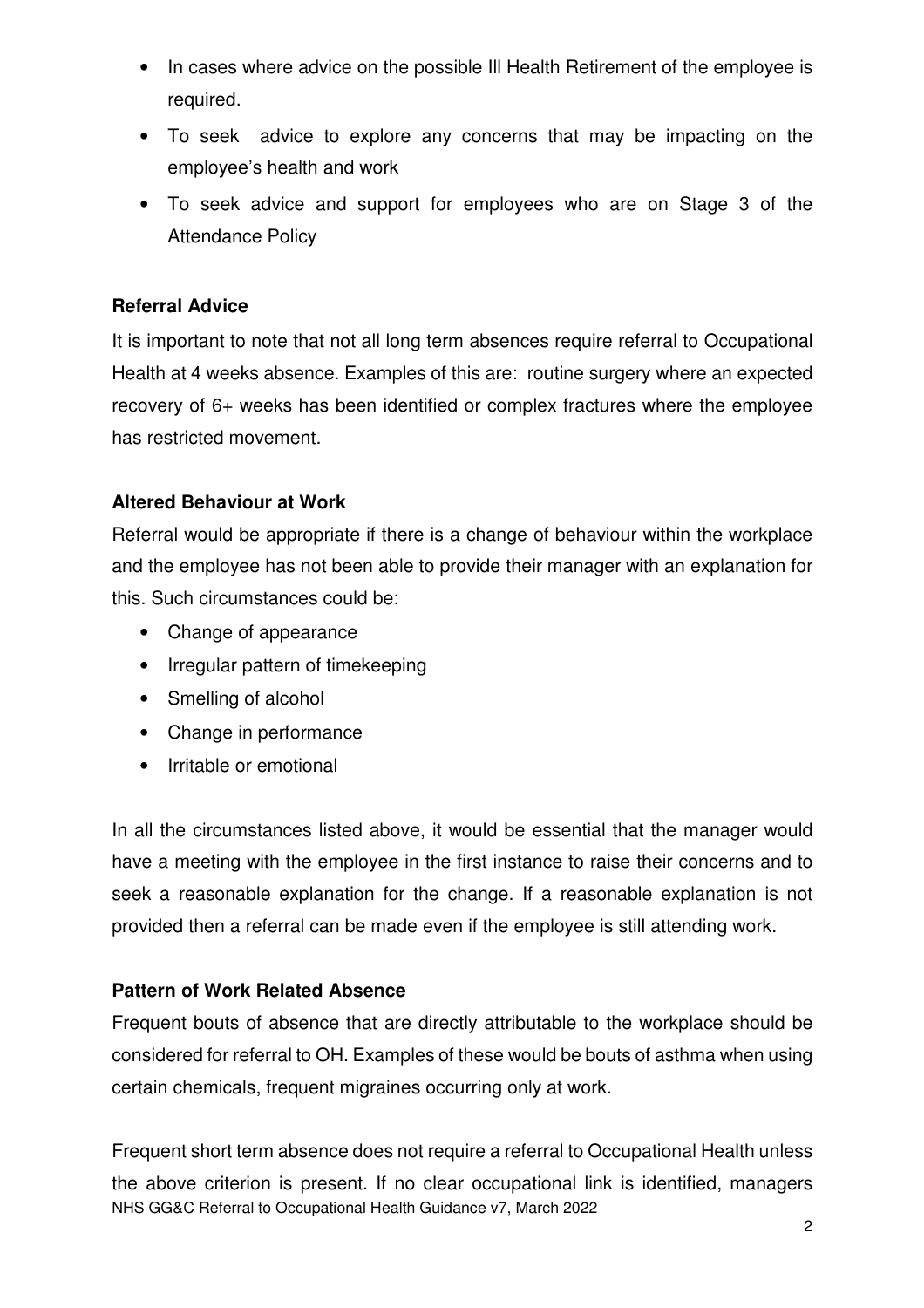should discuss the absence pattern with the employee and specifically ask if the employee has any underlying health condition that has resulted in a high level of absence. If the employee does not identify any specific health condition their response should be documented and they should be managed in line with the current attendance management policy. Referral to Occupational Health should not be considered unless specifically requested by the employee to discuss a health issue that they do not wish to raise with their manager. Some employees may not feel comfortable or able to discuss to discuss their health issues with their manager but find it easier to discuss them with Occupational Health clinicians.

#### **Injuries at Work**

If the employee has been injured at work, please follow NHS Greater Glasgow &Clyde Health & Safety Guidance and ensure a Datix is completed. Seek further advice from the Health and Safety Service regarding RIDDOR reporting. You do not require to report injuries at work to Occupational Health unless the employee has had a needlestick or similar injury and these should be reported via our needlestick & similar injury line on 0141 201 0595. . Employees can self-refer to OH physio if required via HRConnect.

#### **Occupational Related Illness**

If you suspect the employee has a disease or condition caused by or made worse by their work, please seek further advice initially from OH on 0141 201 9594 before making a referral. Please follow NHS Greater Glasgow &Clyde Health and Safety Guidance and ensure a Datix is completed.

#### **Work Related Stress**

There is no automatic requirement for a manager to refer an employee who has presented a 'fit note' advising that they have work related stress. When an employee contacts their manager to advise that they have been deemed unfit for work due to stress; the manager should discuss further with the employee the perceived causes of stress and seek to reach a resolution as quickly as possible. A stress risk assessment should be undertaken if required. Further guidance can be found in the stress in the workplace section of HRConnect.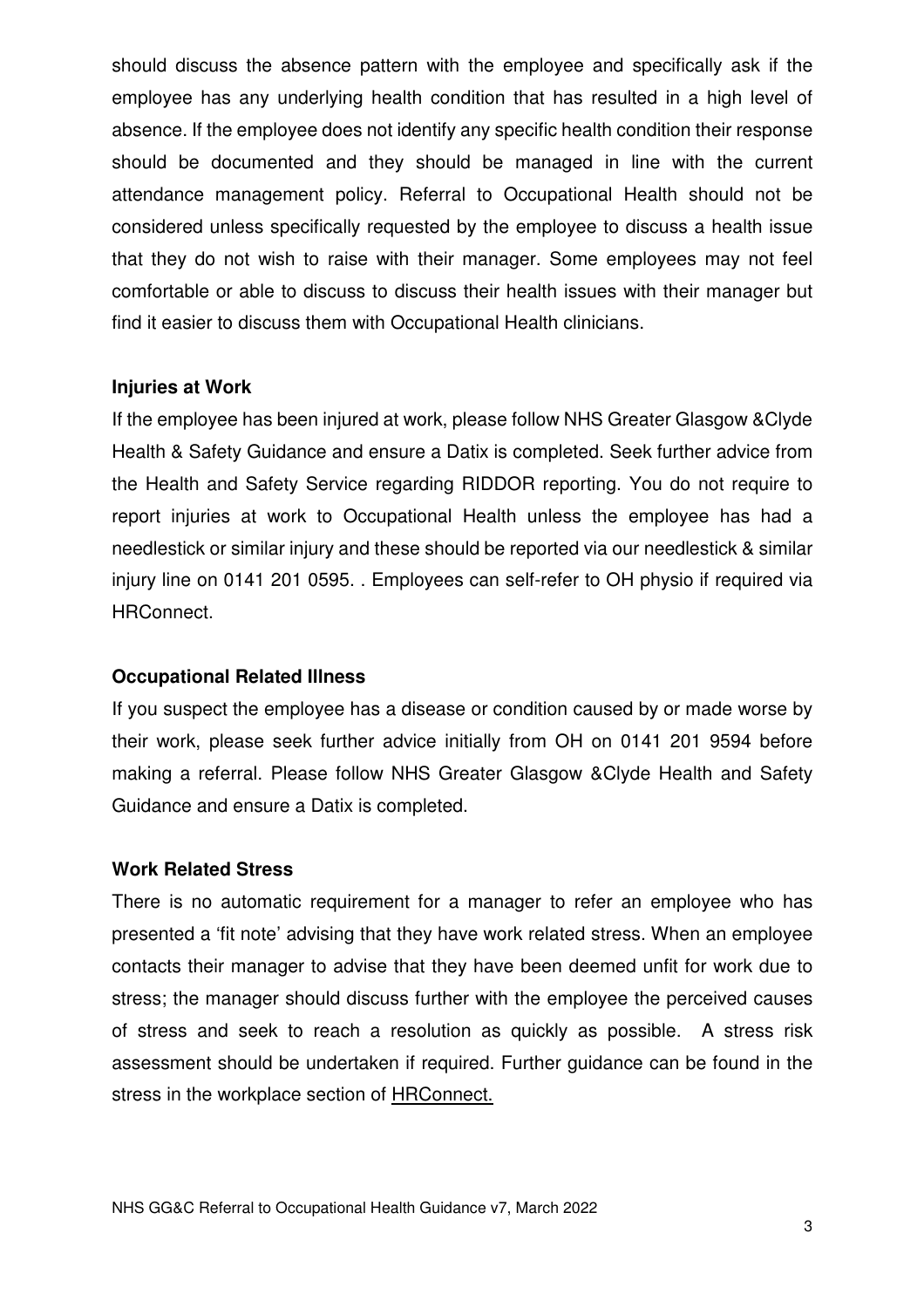Short term solutions such as altering starting or finishing times or temporary relocation to another area must be discussed with HR and a clear indication given to the employee of the duration of the adjustment.

#### **Personal Stress**

An employee who advises that they are suffering from non-work related stress should be given the details of the employee counselling service and advised to contact them for support if required. As with 'work related stress' consideration should be given to making temporary adjustments to accommodate the home stressor. This again should be discussed with HR and a clear timescale for the adjustment given.

# **Return to Work/ Phased Return following long term absence**

If the case is in relation to an imminent return to work then you as line manager should explore the details of this with your member of staff in the first instance. If there is any concern regarding potential residual symptoms that may impact on their ability to deliver their normal role you may wish to consider whether modified duties may be feasible. E.g. a temporary change in duties or a temporary reduction in any duties that an employee finds difficult.

A phased return may also enable a more successful transition back to work. The new NHS Scotland wide policy in this regard enables a 4 week phased return on full pay NOT requiring the use of accrued leave. A phased return should be discussed with the employee prior to returning back to work and should take into account any modified duties if required. It is useful to look at breaking working weeks to reduce the impact of fatigue on return to work e.g. working non-consecutive days, working reduced hours and gradually phasing up the staff members hours back up to their normal hours.

If the phased return needs to extend beyond 4 weeks, the employee will be expected to contribute any accrued annual leave. However, if an employee does not wish to use their annual leave they can opt to be paid according to the actual hours worked during the phased return period. (Phased returns should not normally last for periods of longer than 8 weeks).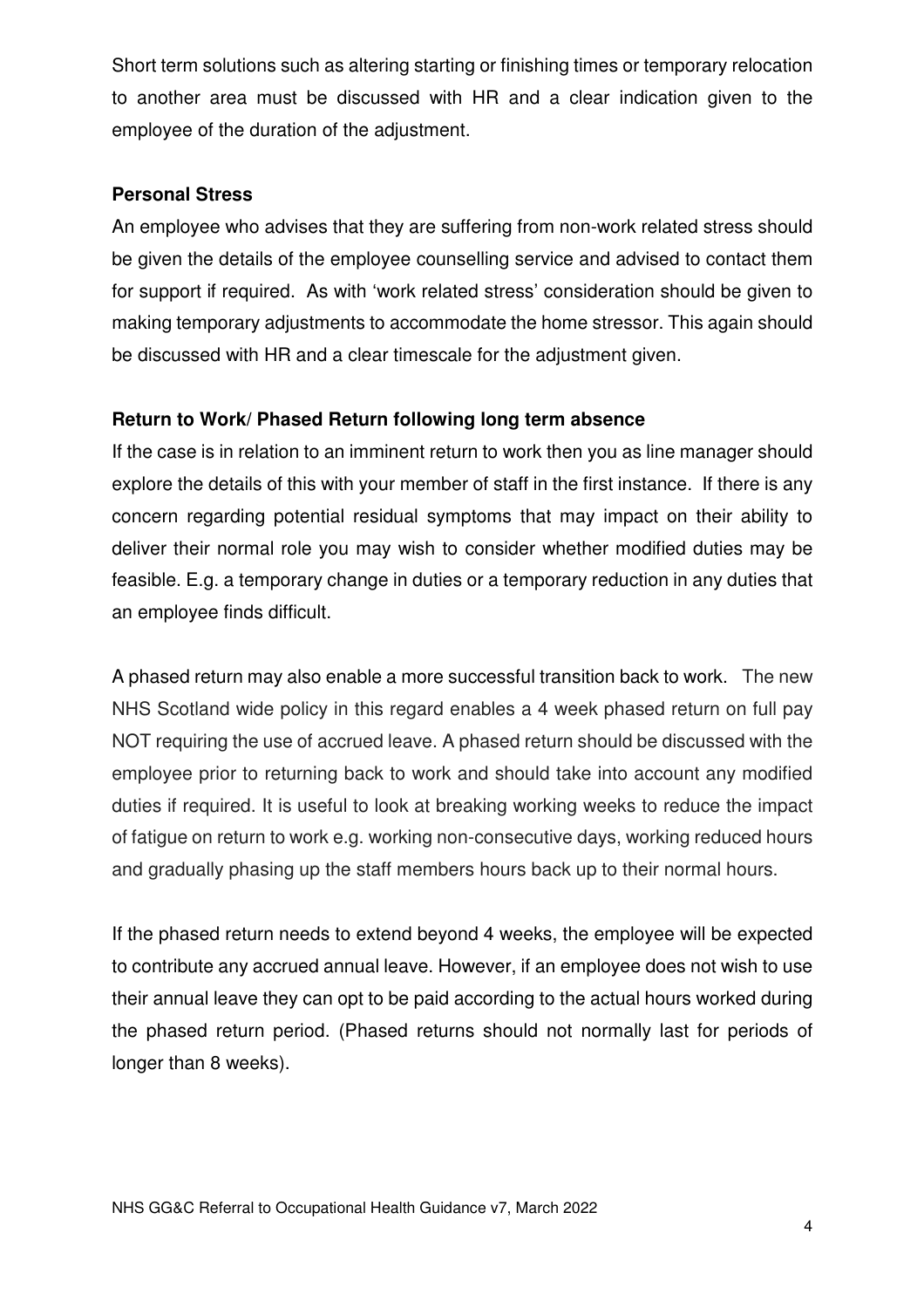# **How to complete a Management Referral Form**

A management referral is intended to be a supportive process. Where an employee does not engage in the referral process this will limit the information made available and the manager's ability to support them. It is essential that the content of the referral is discussed with the employee before the referral form is submitted to Occupational Health.

# **Reason For Referral - What would be considered useful information?**

Relevant background to the workplace or domestic situation should be provided. This should include a short explanation of the reason for referral including any reasons for absence and details of any known health conditions which are impacting in work or the employee's attendance at work. Measures already taken by management should be identified and full details provided. These may include commencement of an investigatory process, consideration or implementation of redeployment, adjustments already in place within the workplace. It is vitally important not to include any information that has not previously been discussed with the employee, such as suspected alcohol or drug abuse. It may also be helpful to attach the job description if the employee is experiencing difficulties with tasks and duties. The referral and any attached documents supplied by the manager will be shown to the employee to form part of the referral discussion and a copy of the referral and the report will be provided to the employee at the end of the consultation. Concerns not previously identified to the employee should not be raised at an Occupational Health assessment.

The management referral form should set out the reasons for the referral along with any specific issues and questions. This may include questions about the following:

- Whether there is an underlying health condition that may impact on work
- Whether the condition should be considered under the Equality Act 2010
- The prognosis of a health issue and any likely effect on fitness for work
- Workplace restrictions or adaptations to support the employee to remain at or return to work, with timescales for review
- Any programme of support including timescales
- Return to work programme e.g. the times / work-patterns and recommended duration of a phased return
- Information regarding ill-health retirement or redeployment.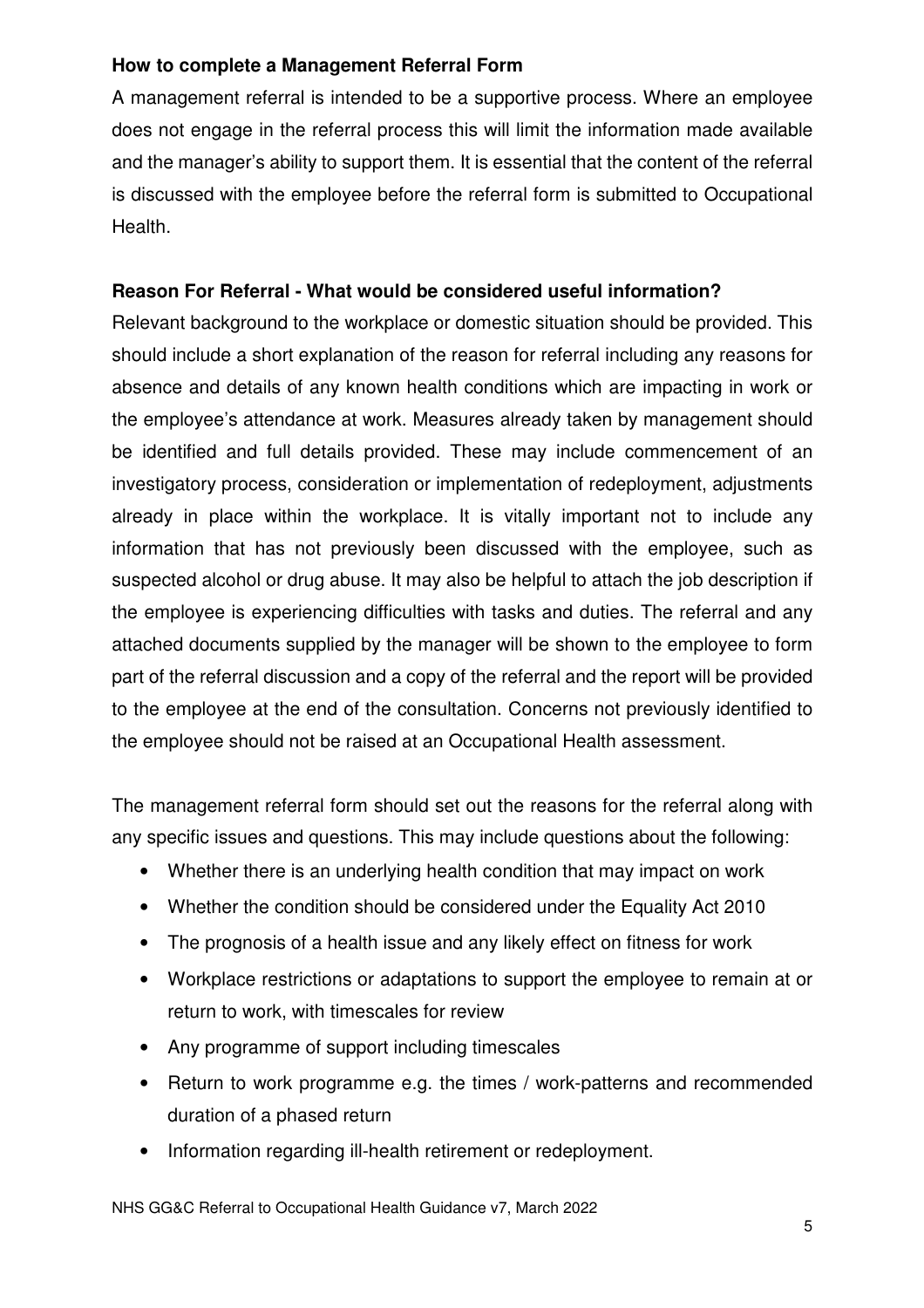• Fitness to participate in processes held under NHSScotland Workforce Policies

The purpose of asking questions is to enable the manager to get the specific information they require to assist with the management of the employee

#### **Sickness Absence Details**

It is essential that the details of the employee's current absence are provided if they are absent. If they are still at work, please provide details of their relevant sickness absence over the past 2 years e.g. absences related to their health conditions. This allows the Occupational Health clinician to assess if the employee's health issues are worsening or if work is having an impact on an underlying condition.

#### **How will the Occupational Health Assessment take place?**

All management referrals are triaged by a senior member of the Occupational Health team. The referrals are allocated to either an Occupational Health Nurse, Physiotherapist or Physician. Appointments will either be 'face to face' or a telephone consultation, this will be determined by occupational health following triage. Due to the ongoing pandemic, the majority of appointments will be carried out by telephone or Attend Anywhere video consultation.

The employee will be seen within 12 working days of the fully completed referral form being submitted. A copy of the appointment letter will be emailed to the referring manager.

All consultations will be conducted using a standard assessment form. The employee will be asked about their job, hours worked, main duties and previous occupational history. They will be asked about their medical history, their family medical history and for details of their social history – such as who lives at home with them and if they have caring responsibilities. They will be asked about health behaviours such as smoking, alcohol intake and social drug use. The reason for referral and the specific health related issues will be discussed in detail. The employee should be aware that they may be given advice on diet and exercise, alcohol intake, smoking and maintaining good mental health. This health promotion advice is provided in line with the Scottish Government agenda for improving the health of the nation.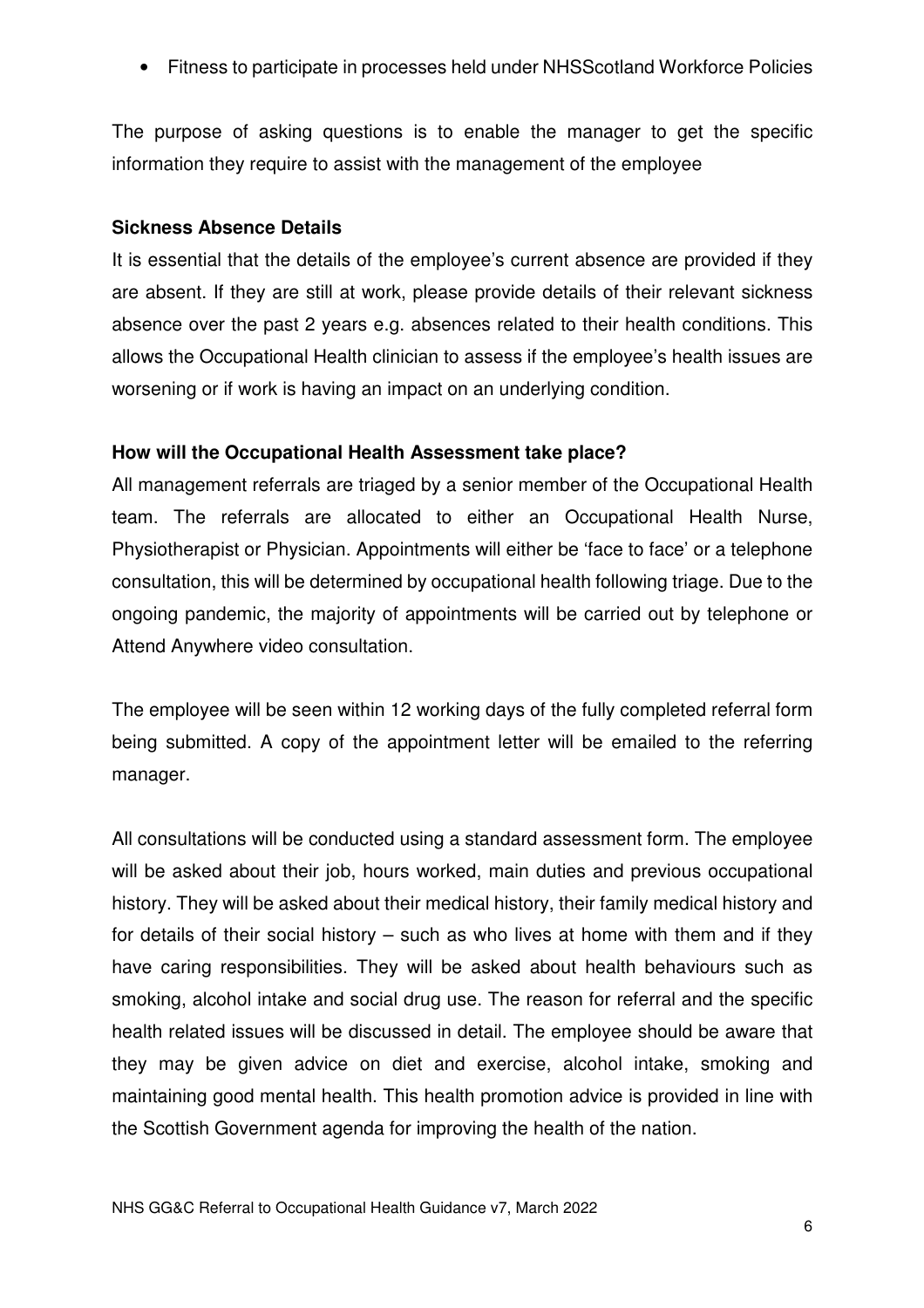Telephone management referrals are offered under some of the following circumstances:

• Where there is a chronic health condition that may make it difficult for the employee to travel.

• Where there is a mental health condition that may be exacerbated by travelling, sitting in a large waiting area with other people or where a face to face interview would be distressing,

• If the employee has been diagnosed or is being treated for cancer where exposure to other people could increase their risk of infection

• Where there has been a surgical procedure and information is required on the procedure and if there have been any complications

• Where some initial fact finding is required such as the nature of the condition, GP initial opinion, medication that has been prescribed and if any specialist treatment has been suggested or progressed.

# **Report to Manager**

The report that will be returned to the manager will be completed during the consultation. The employee will be consulted on each part of the report form and their opinion will be taken into consideration. A difference of opinion between the employee and the Occupational Health clinician will be recorded by noting both opinions but clearly identifying the professional view.

The report back to the manager should contain sufficient information to enable the manager to make a management decision.

Please note that Occupational Health are unable to make dismissal recommendations but will advise on fitness for work/likelihood of returning to work, adjustments required or ability to provide regular and effective service.

# **Equality Act 2010**

Managers should note that it is the responsibility of Occupational Health clinicians to advise on reasonable adjustments that are required to facilitate a return to work where a condition is likely to be applicable under the Equality Act 2010.

It is the responsibility of managers to determine if the adjustment is 'reasonable' or not. This should be discussed with HR in the first instance before making any final decision.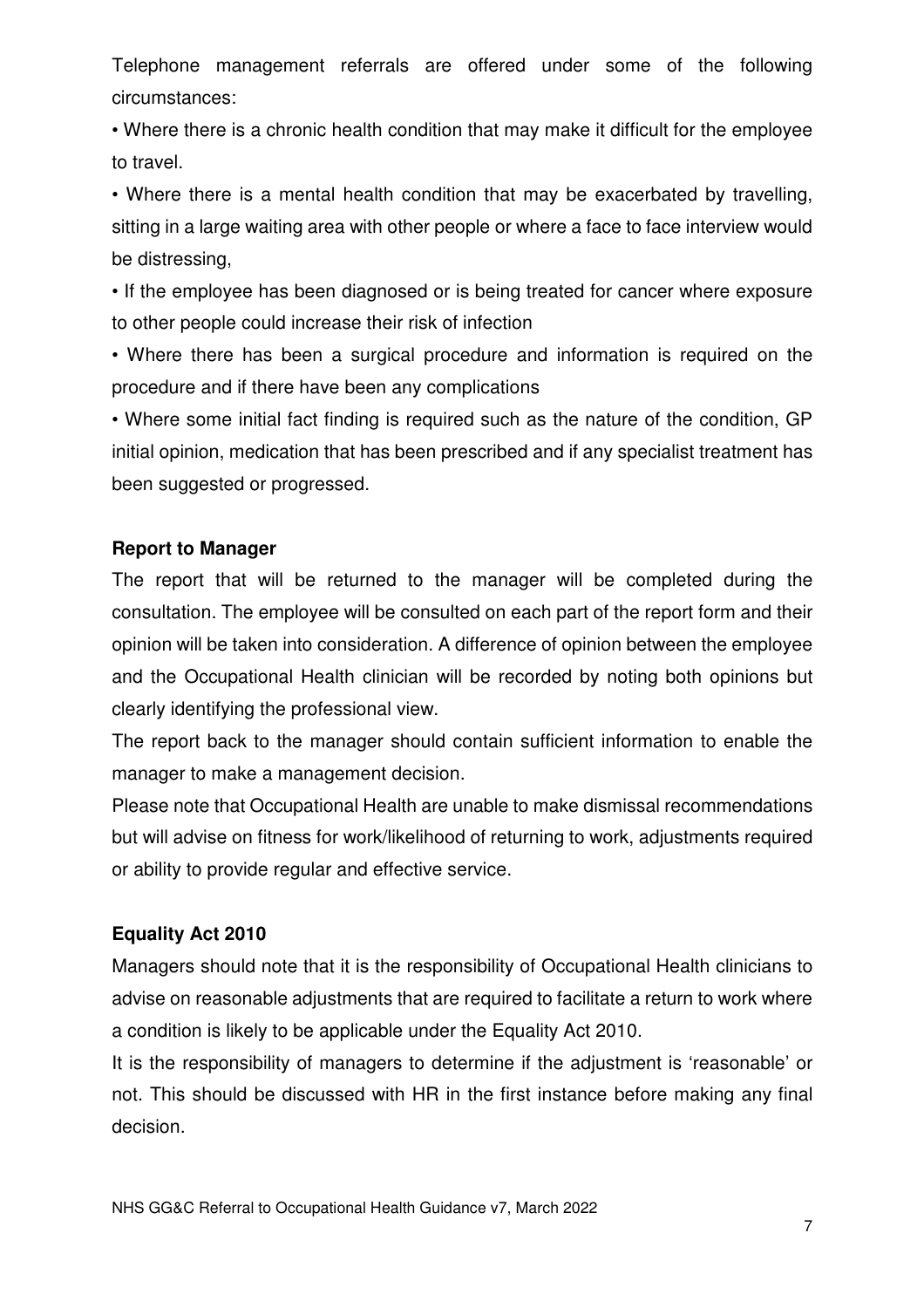#### **Ill Health Retirement**

To be eligible for ill health retirement, the individual must; be a member of the SPPA NHS Superannuation scheme with at least 2 years qualifying service; be permanently unfit for NHS work; have been assessed by a hospital specialist and exhausted all possible treatments for their condition; and be under normal pension age. Normal Pension ages for those in the SPPA scheme's are age 60 in the 1995 scheme, age 65 in the 2008 Section and State Pension Age, or age 65 if this is higher, for members of the 2015 Scheme. Please note the final decision to award ill health retirement benefit is taken by medical advisors for the SPPA and not by Occupational health. Please discuss with Human resources before referring to Occupational health for consideration of ill health retirement.

# **Case Conferences & Reviews**

The purpose of the case conference is for the manager to get further independent and impartial advice on the management of an employee with a persistent or chronic health condition. No confidential information will be provided but guidance will be provided to the manager on management of the employee and to identify specific questions that may be appropriate to be asked at a further appointment.

Case conferences can be used for multiple cases where the manager has a number of employees with persistent or chronic health conditions. A representative from Human Resources is normally present at these meetings to give further guidance and support to the manager.

There are occasions where a case review will be suggested with the employee and they will be given the right to have a staff representative present, if they so wish. This would normally be done where the employee has had difficulty engaging with management due to the nature of their health condition or where there has been some difficulty in all parties agreeing a way forward and a group meeting is deemed as beneficial.

Confidential health information will not be disclosed at this meeting. Managers should discuss a request for a case conference with the Occupational health clinician directly.

# **Consent**

The employee will be asked to provide consent for the report to be released to the manager. This may be electronic or verbal depending on the type of appointment.

NHS GG&C Referral to Occupational Health Guidance v7, March 2022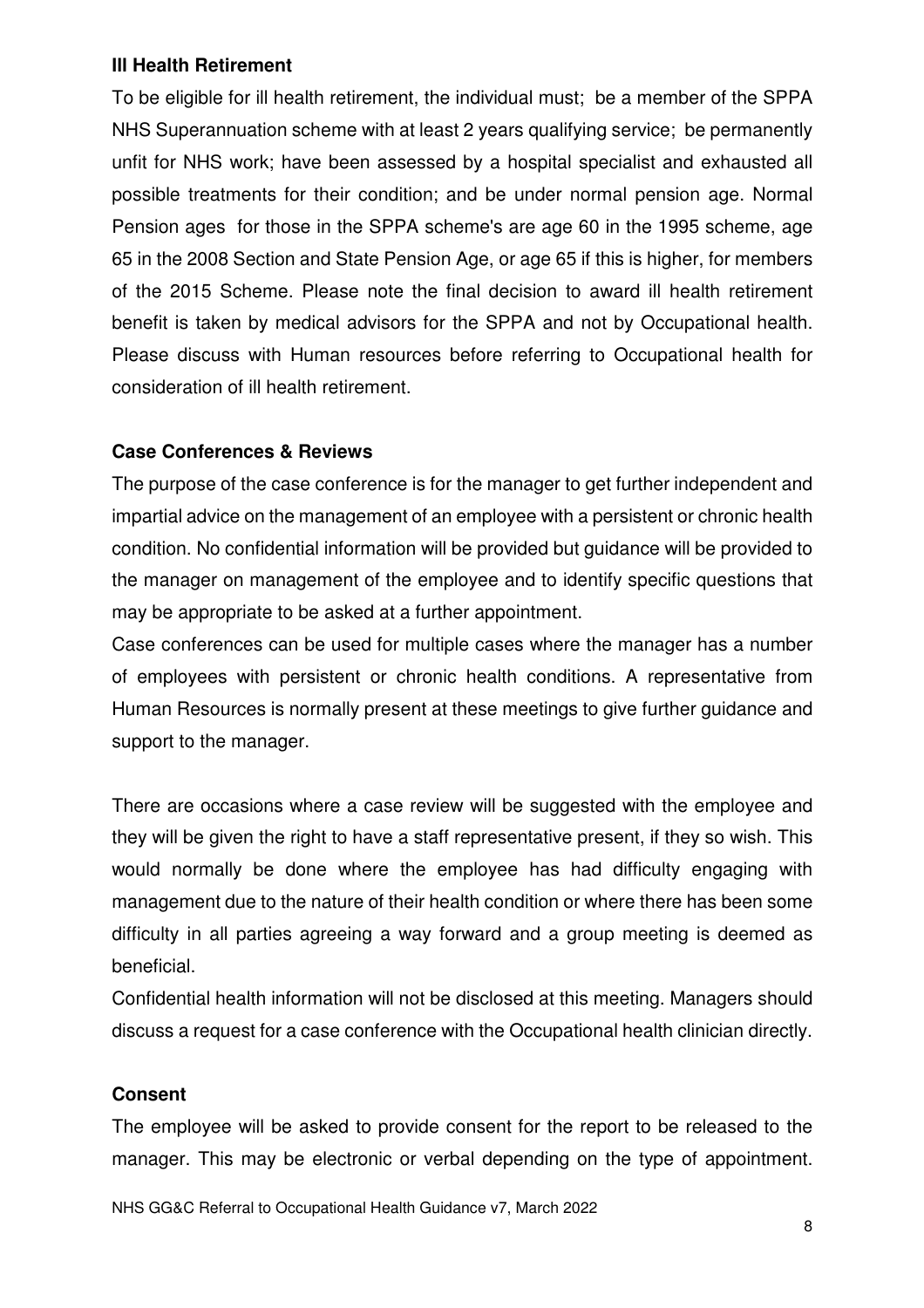Under the terms of the GDPR the report will only be provided to the referring manager and the named Human Resources contact. If the employee does not provide consent, the report cannot be released. If this occurs occupational health will advise the manager of the situation.

#### **Sending the management referral form to Occupational Health**

We are now using an electronic referral process via our new Occupational Health system online – OPAS G2. You will have been provided with a login to access this new system with links available on Edge under GGC favourite shortcuts or via the Occupational Health service webpage. A further guide on submitting a referral using this new system can be found on the Occupational Health service webpage. Please contact our administration team if you have any difficulties or you require a login.

All required sections of the form should be completed prior to sending. Incomplete forms will not be processed thus delaying the referral process. Inappropriate referrals will also be returned with an explanation to the manager why they are inappropriate.

**If the referral is being made for the employee to receive physiotherapy or counselling then this form should not be used. Physiotherapy can be accessed by completing and submitting the online form available on the Occupational Health section of the HR Connect site. All employees can self refer to counselling by calling 0141 201 0600**

The manager must complete the 'Reason for referral' section of the form to facilitate a meaningful and useful consultation. Please provide a short explanation of the reason for referral including any reasons for absence and details of any known health conditions, which are impacting on work or the employee's attendance at work. Please also provide any background information that is relevant to the referral. You also require to provide details of any adjustments that have already been made please make sure that all information is factual and accurate.

If no information is provided the consultation may be led by the employee and the manager is unlikely to receive the information they require to assist with their management of the employee.